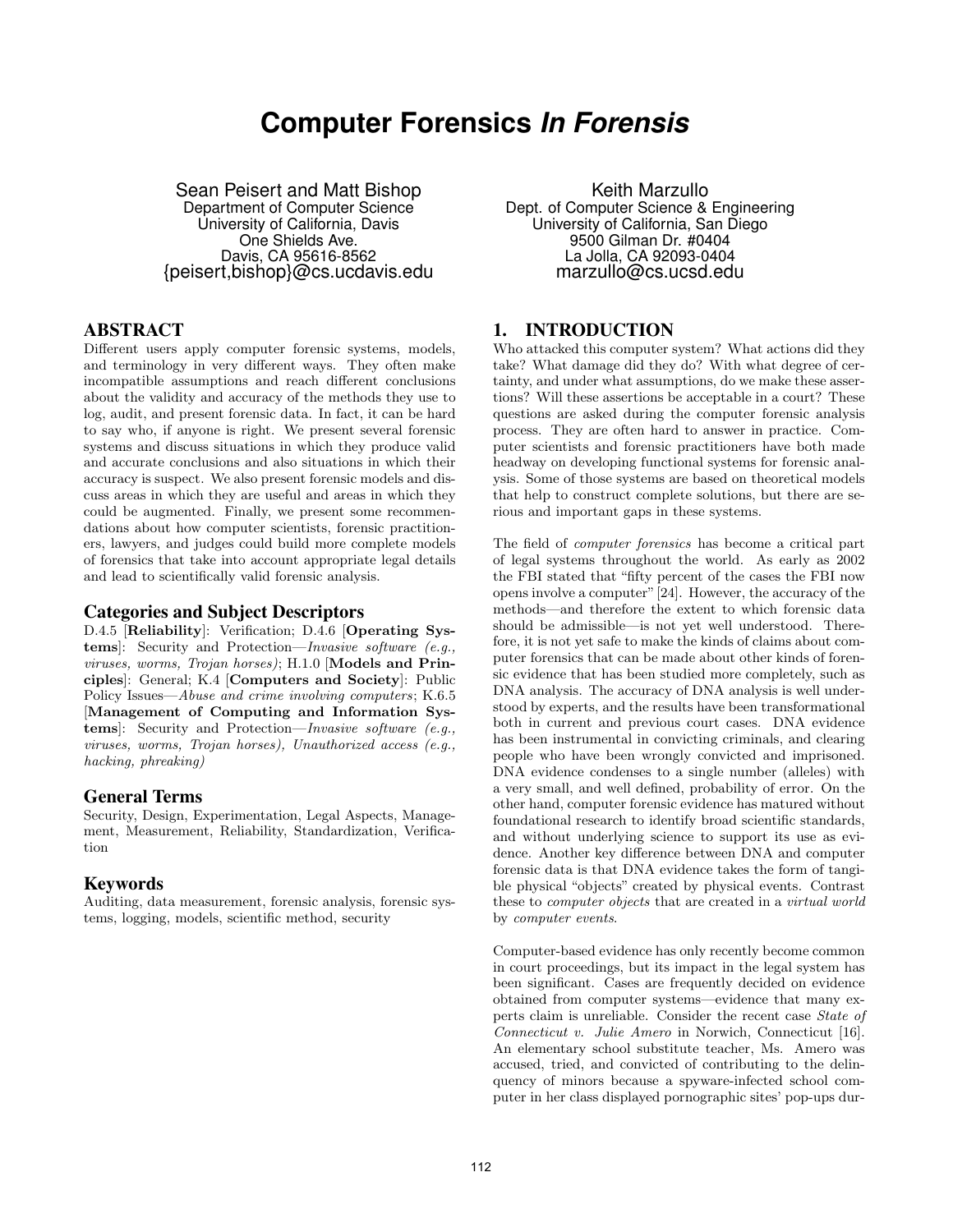ing her lecture. The legal system's lack of technical awareness resulted in a conviction that was eventually overturned but permanently impacted Ms. Amero's life and diminished the credibility of our legal system. Judges and juries make inappropriate assumptions because they expect that computer forensic evidence in real life is as reliable and conclusive as it is on television. The impact of these assumptions cannot be undone merely by reversing a court decision. In many cases such as these, the forensic tools being used are accurate, but the assumptions made about them are wrong.

Most judges and lawyers do not understand actions and objects inside computer systems well. Therefore, the legal system is often in the dark as to the validity, or even the significance, of computer evidence. In many ways, computer forensics is behind other methods such as fingerprint analysis, trace evidence of soil samples, cigar ash, the timing of insect infesting corpses, and the chemical traces of poisoning [59] because there have been fewer efforts to measure and improve its accuracy.

For example, one problem arises when the traces of an attack have been altered so that the attack is hidden [57]. In this case, the data itself can be inaccurate or misleading. In other cases, the data may be accurate but not support the conclusions that are drawn. As an example, Mary may own a file, but there is no way to show that Tom was logged in to Mary's account during the time period in question.

Many technical disciplines used in forensic testimony produce results with well-defined margins of error. When technical evidence is presented, an expert witness is frequently asked to answer specific questions ("How fast would the car have had to be going for the metal to have crumpled like this?"). But in computer forensics, analysts are asked to tell complete stories—the meaning of a series of events, how those events were triggered, and who triggered them. Unfortunately, an expert may not be able to justify their answer rigorously because the limits of the methods used in computer forensics are not understood as well as those in, say, DNA analysis.

Few analysts are currently challenged to defend the validity of the results that their tools present. One reason for this could be that some analysts may feel that they can claim that the forensic software that they use has been certified by the U.S. National Institute of Standards and Technology (NIST) [37]. However, NIST tests how well tools conform to specific requirements of law enforcement staff; that is, against what the forensic tools are supposed to do. For example, according to the NIST Deleted File Recovery specification [38], the testing assumes that "the deleted file recovery tools are used in a forensically sound environment" (p. 6). In order to evaluate a particular instance of use of the tool, the analyst must know the characteristics of the environment in which the tool works well, and where it works poorly. Further, the NIST program does not provide metrics to determine how accurately a tool works; it simply determines whether a set of requirements are, or are not, met. In practice, "shades of grey" complement the NIST work on determining where the lines of "black" and "white" lie.

Electronic voting machines are a good example of a class of

machines that produce output which should be beyond question. The public assumes that the ballots cast are recorded accurately, precisely, and reliably. The public assumes that the machines allow the correct number of votes per race per valid, registered voter, while protecting both anonymity and secrecy of the ballot. But many engineering studies have challenged these assumptions [8, 9, 61, 21, 31]. Those studies are important because many of the requirements of electronic voting systems also apply to tools for computer forensics on general-purpose computer systems. And, indeed, if electronic voting systems were redesigned with forensic issues in mind, then forensic tools and techniques could help to measure the accuracy and reliability of electronic voting machines. The problem is that neither reliability and accuracy, nor the steps that must be taken to ensure them, are clear. Consider the the electronic voting machines used in Goshen, New York, which functioned perfectly well until the vote tally exceeded 999 votes. At that point, the counter reset to zero [2]. The results of the election were invalid, and true counts will never be known. Here, the (implicit) assumption was that no voting machine would need to record more than 999 votes for a candidate. In the environment in which those systems were used, the assumption failed to match reality.

Computer scientists can take steps to move computer forensics into a more rigorous position as a science by being able to make well-reasoned and concrete claims about the accuracy and validity of conclusions presented in court. Our goal is to try to point out the confusion between forensic practitioners, law enforcement officials, and computer scientists, and to encourage a dialog, in hopes that the groups will begin to work more closely together in order to solve the critical problems that exist in the application of computer science to legal issues. We seek to help the different groups understand the steps that must be taken in order to make claims about computer forensic data, and under what conditions those claims are appropriate and when they are not. In this paper, Section 2 discusses the varying terminology used by the different people involved with computer forensics. Section 3 discusses the technology used by forensic practitioners, and that which has been developed by computer scientists. Section 4 discusses the notion of forensic models, how different groups use the term, and how the concept can be unified. Section 5 presents our conclusions on how forensic systems can ultimately be improved to advance computer forensics as a science.

# 2. FORENSIC LANGUAGE AND TERMINOL-OGY

Those involved in computer forensics often do not understand one other. Groups have evolved separately with only little interaction. Each group has largely separate conferences, journals, and research locations, and few attempts have successfully brought these groups together. Indeed, the language used to describe computer forensics—and even the definition of the term itself—varies considerably among those who study and practice it: computer scientists, commercial ventures, practitioners, and the legal profession. As a result, it is difficult for these groups to communicate and understand each others' goals.

Legal specialists commonly refer only to the analysis, rather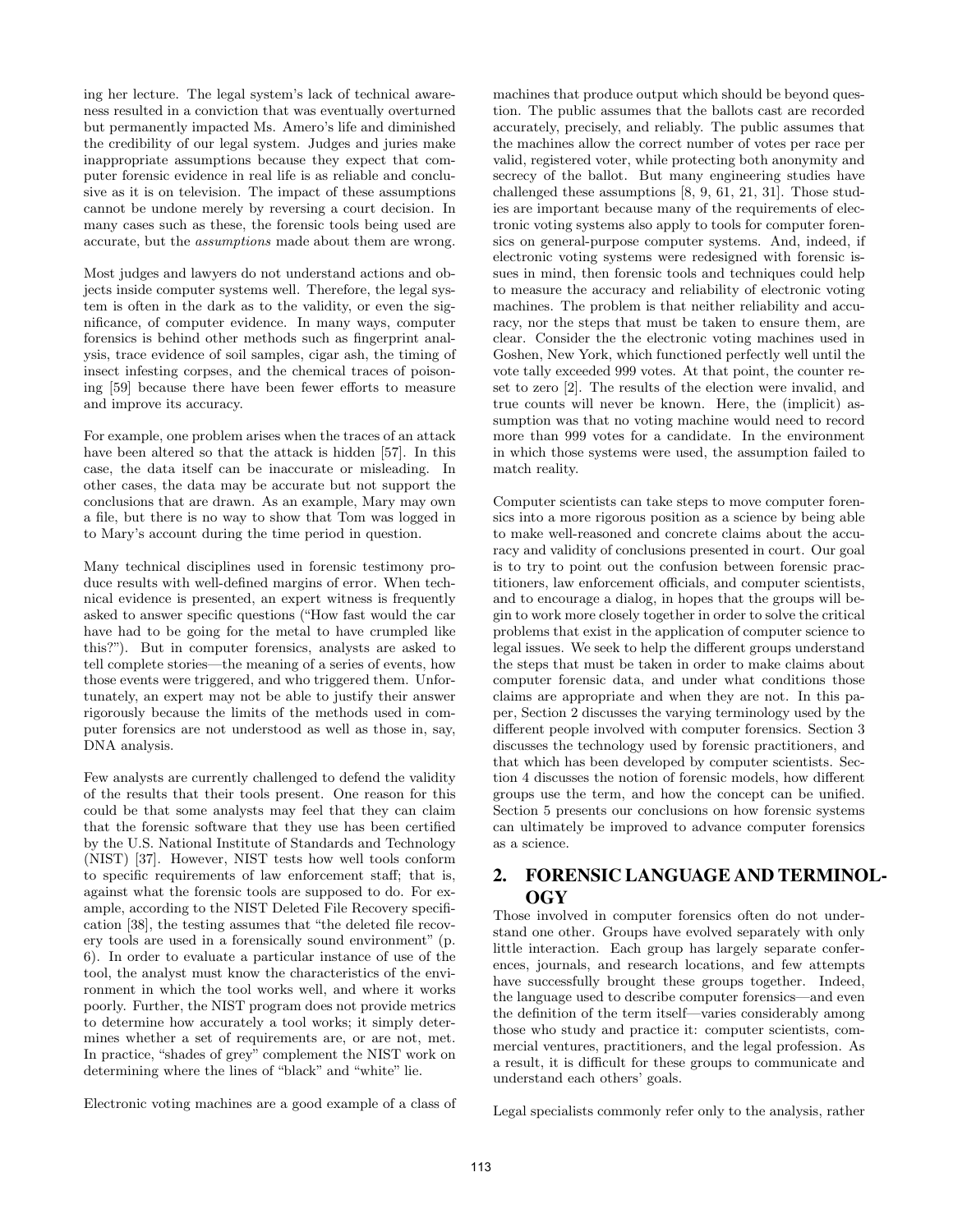than the collection, of enhanced data: "The tools and techniques to recover, preserve, and examine data stored or transmitted in binary form." [26] By way of contrast, computer scientists have defined it as "[v]alid tools and techniques applied against computer networks, systems, peripherals, software, data, and/or users – to identify actors, actions, and/or states of interest." [62]

Even within the computer science discipline, there is disagreement about terminology. "Software forensics" has been defined as "tracing code to its authors." [53] Some computer scientists focus largely on the examination of filesystem data [13], whereas others also include the *collection* of data [11, 15, 20, 32, 33, 54].

The term forensics derives from the Latin forensis, which meant "in open court or public," which itself comes from the term forum, referring to an actual location—a "public square or marketplace used for judicial and other business." [1] Contemporary use of the word forensics, therefore, generally continues to relate to law, and has come to mean "scientific tests or techniques used with the detection of crime." Thus, computer forensics implies a connection between computers, the scientific method, and crime detection. Digital forensics is largely used interchangeably with computer forensics, but implies the inclusion of devices other than general-purpose computer systems, such as network devices, cell phones, and other devices with embedded systems. However, largely everyone except academic computer science researchers use the term in connection with the law. Many computer scientists have simply been using the word "forensics" as "a process of logging, collecting, and auditing or analyzing data in a post hoc investigation."

The result of a lack of common language has been that frequently, the groups do not understand what each other considers important. Most computer forensic solutions in common use by law enforcement have not advanced significantly since The Coroner's Toolkit (TCT) ,which was developed in 1999. To be sure, we have had significant technological progress, and tools like Sleuth Kit, that examine the filesystem, have been large steps forward. In addition, our ability to gather data has improved greatly; we now even have the ability to determine the contents of data stored in semiconductors [23]. However, there is still little understanding in any community as to when and how such techniques and tools are applicable in a court of law, and to what extent claims can be made about the data derived from them. Dan Farmer and Wietse Venema noted:

"Certainly the current set of software tools is not terribly compelling. Our own Coroner's Toolkit, while at times useful, could be much improved upon. Other packages—most notably the Sleuth Kit and EnCase—are worthy efforts, but they still have far to go. It's too bad that we have not progressed much further than the erstwhile dd copying program, but automated capture and analysis are very difficult." [20]

One of the reasons for the difference in terminology is the difference in goals. To computer scientists, computer audit trails have other uses than computer forensic data. For example, the analysis of audit trails can provide assurance that a machine is operating according to functional, reliability, and performance specifications. Audit trails may be used for billing and accounting purposes. The needs of accounting and debugging are often quite different from forensics.

Computer audit trails are not the only type of computer forensic data that law enforcement uses. For example, at present, the vast majority (80%) of cases considered by judges and law enforcement to be "computer crime" involve child pornography [34], and therefore, the vast majority of the forensic data used are simply files on a disk (or possibly files that have been deleted from the file catalog and subsequently recovered by analysts). Much more "computer crime" exists than law enforcement acknowledges or identifies, and there are many techniques that law enforcement is largely unaware of. Because the focus of law enforcement is on recovering files rather than discovering how the files entered the system, there is little emphasis on enhancing systems to collect such data. Therefore, the vastly enhanced solutions that computer scientists offer forensic practitioners are seen as unnecessary by the practitioners.

Computer scientists who are working with law enforcement officials should be driven by legal goals, but they need to understand those goals. Computer scientists also need to make their capabilities known. Forensic practitioners need to establish and communicate what they are looking for. Often, that is to tie an action or object to a specific person. Just as often, computer science cannot establish that fact with any reasonable degree of certainty. So, the question for judges and lawmakers is how precise the evidence needs to be. Must the possible range of perpetrators be reduced to one in ten or one in 1000? It is up to practitioners and policy makers, with input from computer scientists, to determine a set of requirements that can be implemented. It is up to computer scientists to build systems that fit these requirements, to validate and verify that the systems meet the requirements, and to specify the conditions under which the systems meet the requirements. Similar techniques can be used to provide defensible solutions not just to forensic practitioners and lawyers, but to any group (such as states and counties purchasing electronic voting machines or hospitals purchasing highly sensitive medical equipment) that need systems with measurable and verifiable accuracy.

# 3. FORENSIC SYSTEMS

In practice, forensic analysis of a computer system involves identifying suspicious objects or events and then examining them in enough detail to form a hypothesis as to their cause and effect. Data for forensic analysis can be collected by introspection of a virtual machine during deterministic replay [17], as long as nondeterministic events can be logged, the overhead is acceptable, and the target machine has only a single processor (because multiprocessors introduce nondeterminism). Specialized hardware [36] can make nondeterministic event logging practical, but this kind of hardware is rarely available. Most existing tools simply operate on a live, running system, and look both at system and network-level events and files on a disk.

The concepts of "logging" and "auditing" have been around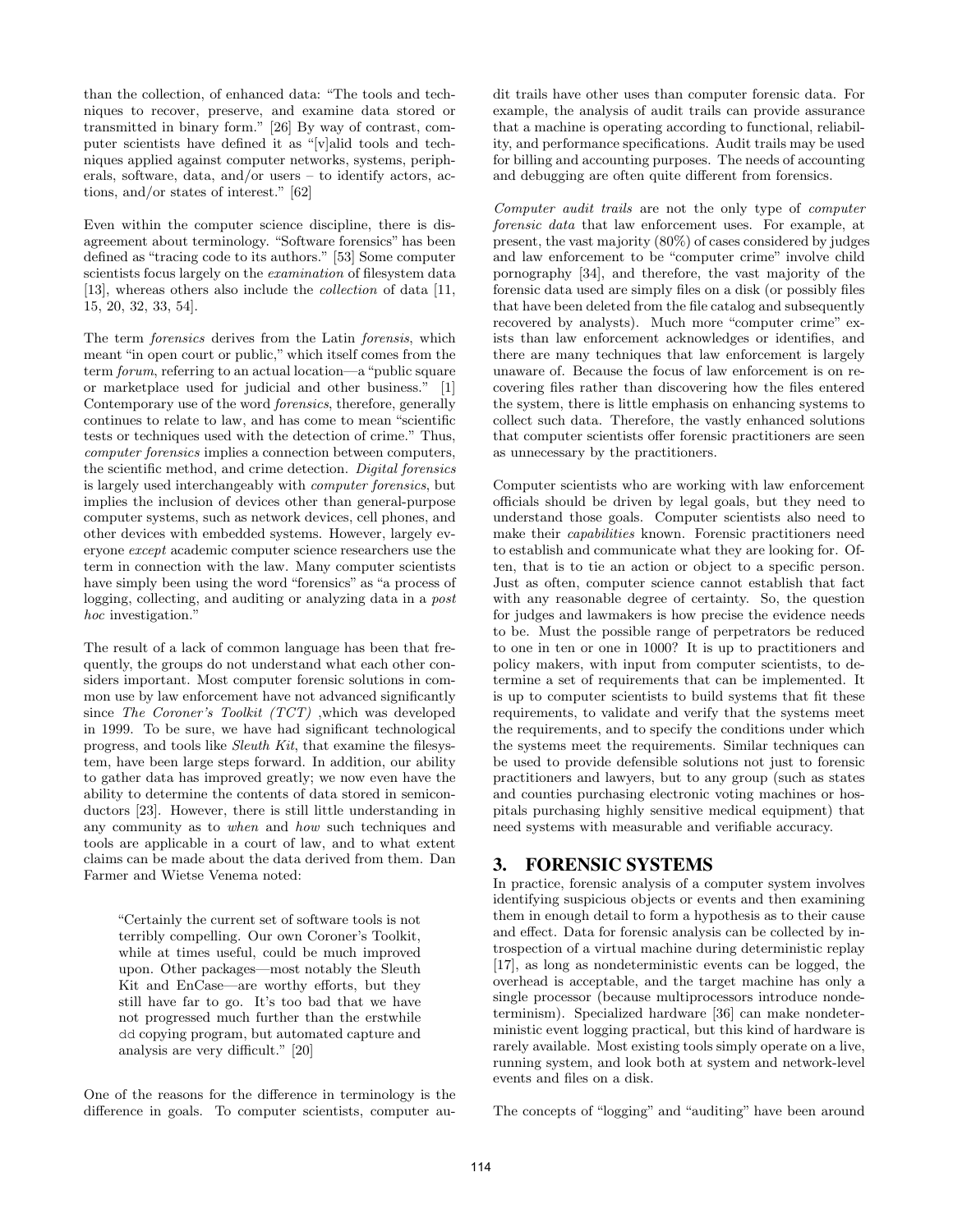for a long time. Anderson and Bonyun first proposed use of audit trails on computer systems [4, 10]. They discussed the merits of certain data and the placement of mechanisms to capture that data, but did not discuss how the process of selecting data could be generalized. Throughout the early evolution of audit trails, sophisticated logging capabilities were developed for multiple platforms. However, the purpose was purely an ad hoc method of capturing data thought to be useful for investigatory purposes, and was not intended for legal use.

Two approaches to auditing are state-based and transitionbased [7]. State-based auditing periodically samples the state of the system. This approach is imprecise—important information may be missed—and risks slowing a system unacceptably. Transition-based auditing monitors for specific events, which are more easily recorded. Both state-based and transition-based logging require deciding in advance on levels of granularity to record. But state-based logging also requires deciding the frequency with which to save state information, and finding the right balance between generated load and missing key information is difficult. As an example, debugging breakpoints and fault tolerance checkpoints are instances of state-based logging mechanisms. Both of these tasks can involve an iterative processes of logging, analysis, and replay. With debugging, when a bug is suspected, the analyst might insert a series of breakpoints to check the values of a number of variables at various points in time. If the analyst determines she needs more information, or if a fault occurs again before the breakpoint is triggered, then the breakpoints can be changed and the program re-run. But security and forensics do not allow an exact replay of the series of events leading to a suspected attack unless deterministic replay is used. The relevant information is only seen once. If an attack occurs between two captures of state information, traces of the attack may already have been removed by the time the second snapshot is taken. Therefore, in forensics, one must rely on specific events to trigger the logging mechanism. Thus, transition-based logging is generally the most appropriate.

Examples of successful tools include Tripwire [27], which records information about files, and TCP Wrappers [58], which records information about network communications. Additionally, The Coroner's Toolkit,<sup>1</sup> Sleuth Kit,<sup>2</sup> EnCase,<sup>3</sup> and the Forensic Tool Kit  $(FTK)^4$  are all useful for analyzing filesystems and files that are present or have been recently deleted from filesystems.

Today, UNIX system log (syslog) entries, and the equivalents on other operating systems, are commonly used forensic data sources. However, these mechanisms were designed for debugging purposes for programmers and system administrators, and not for forensics [3]. Similarly, the Sun Basic Security Module (BSM) [39] and cross-platform successors are constructed based on high-level assumptions about what events are important to security, and not to answer specific forensic questions such as who committed a certain

<sup>3</sup>http://www.guidancesoftware.com/

action. The most successful forensic work has involved unifying these tools using a "toolbox" approach [20, 40] that combines application-level mechanisms with low-level memory inspection and other state-based analysis techniques.

Most of the techniques that are currently used to gather information in court are an essential part of the forensic process, and probably should continue to be used. But we assert that their application is flawed. None of the forensic techniques currently used in court are sufficient to justify claims that implicate a specific person. It is not enough to recover a deleted file or view a standard system log. One has to know the history of files and the events that led up to their creation, viewing, deletion, and modification. Consider again the Amero case mentioned in Section 1. A criminal conviction requires (among other things) proving beyond a reasonable doubt that Ms. Amero intentionally downloaded child pornography onto the school's computer. Images might appear on a disk without the computer user knowing about them for many reasons—pop-up images on web sites may download files in the background and save them in the cache; the images could be part of unsolicited "spam" email; another person may simply have downloaded them, either to view the pornography themselves, or to implicate someone else. Many forms of malware are capable of commandeering a computer in order to store and/or redistribute porn. Such malware would have explained the images as well as the corresponding changes to the browser's history file, all done without Ms. Amero's consent or knowledge.

However, the forensic software used in the vast majority of court cases cannot make the distinction among these methods of file creation. Such software does not provide sufficient information to enable an analyst to reconstruct previous events rather than just objects, particularly when those events appear "ordinary," such as when committed by insiders [43]. In court, a jury must consider questions that are not as straightforward as whether a file exists or an action has taken place. The jury needs to know how the file got there and who took the action.

Sometimes information is accurate, but the claims derived from it are not supported by scientific experiments. More often, we are uncertain of the accuracy of the data. The ability to combine the information from forensic mechanisms to arrive at an understanding of the events behind an attack often relies on luck rather than on methodical planning. Specifically, an analyst who finds the machine immediately after an intrusion has taken place can gather information about that system's state before the relevant components are overwritten or altered. Otherwise, the analyst is forced to reconstruct the state from incomplete logs and the current, different state—and as the information needed to do the reconstruction is rarely available, often the analyst must guess. The quality of the reconstruction depends on the quality of the evidence present, and the ability of the analyst to deduce changes and events from that information. Often, tools cannot provide sufficient information because the level of granularity of the information they gather is far too high, or the data is difficult to correlate, or, even when several tools are used together, they do not record information from enough sources to perform a thorough forensic analysis. We are left with the question of which existing

<sup>1</sup>http://www.porcupine.org/forensics/tct.html

<sup>2</sup>http://www.sleuthkit.org/sleuthkit/

<sup>4</sup>http://www.accessdata.com/common/

pagedetail.aspx?PageCode=homepage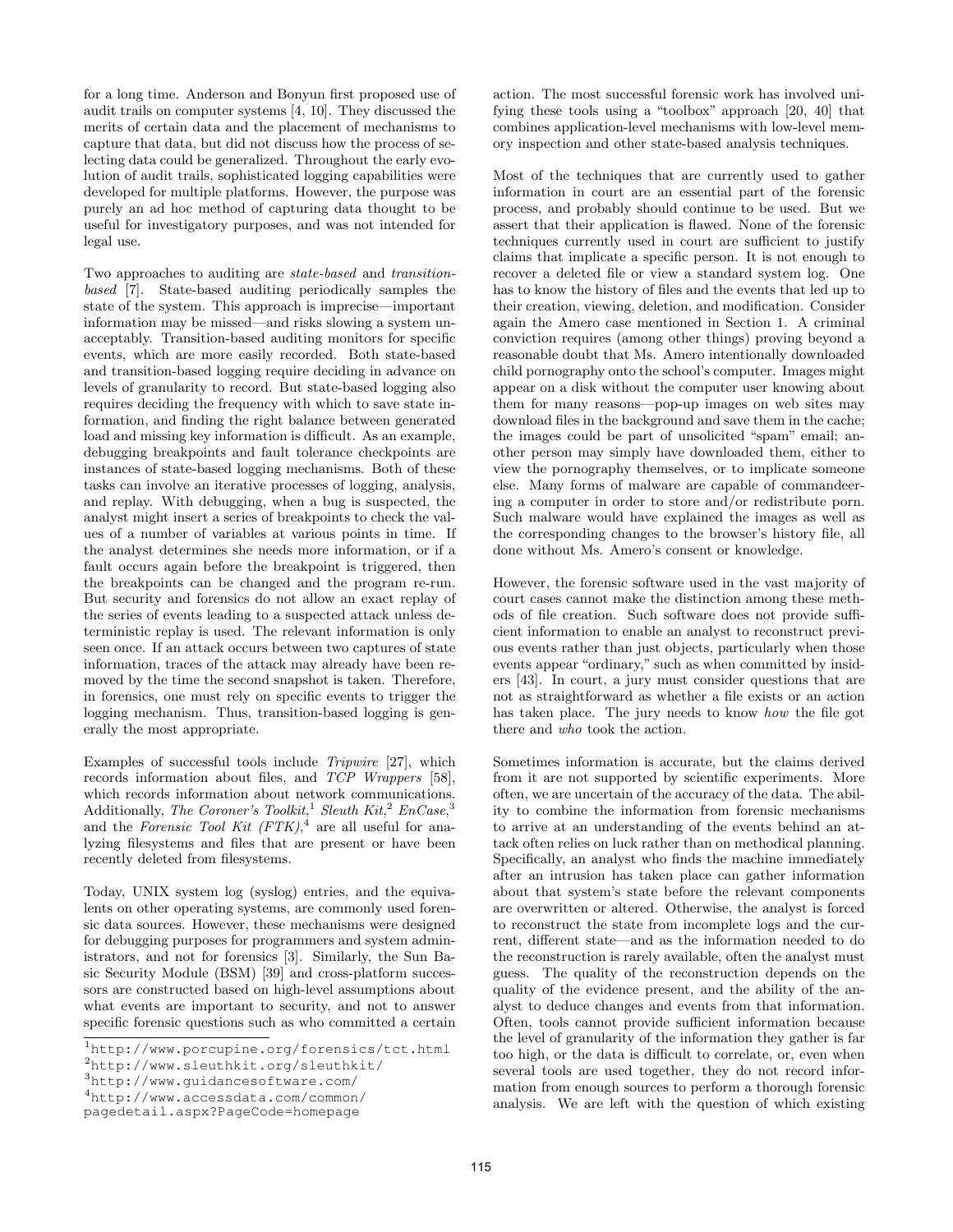techniques work at all, and if so, when, and to do what?

Forensic analysis requires better data, and in particular data that can be collected without having to predict specific security vulnerabilities or exploits in advance. One way to do this uses a technique of logging function and system library calls as well as kernel calls [44].

BackTracker [28] uses previously recorded system calls and some assumptions about system call dependencies to generate graphical traces of system events that have affected or have been affected by the file or process given as input. This addresses a problem of correlating data that many other logging and auditing tools have been unable to. However, an analyst using BackTracker may not know what input to provide, since suspicious files and process IDs are not easy to discover when the analysis takes place long after the intrusion. For example, identifying a file would show a graphical trace of the processes and network sockets that cause it to be there. But BackTracker does not help identify the starting point; it was not a stated goal of BackTracker, or its successors [50, 29]. Nor does BackTracker help to identify what happens *within* the process, because BackTracker is primarily aimed at a process-level granularity. Therefore, using BackTracker to answer questions about data that stand up as forensic evidence is not appropriate, even though the tool may appear to be perfectly accurate.

Data from intrusion detection systems has been proposed for use as legal forensic evidence [51, 55], and the admissibility and validity of the IDS data as evidence (rather than simply an early-warning system) has been studied [52]. More work is needed in this area, however. Indeed, it is not clear what admissible claims can truly be made from specific IDSgenerated data.

Data describing actions on networks would seem to be simpler than data describing actions on hosts. But even here, the forensic situation is complicated. One can capture network traces, which are useful in understanding remote manipulation of systems. Sometimes even encrypted data can yield useful information about a system [30]. But sometimes tools that gather this information are simply unreliable [19]. Tools that gather network traces can drop packets—and those dropped packets could contain critical evidence. Attackers can forge packets designed to make the information that is collected confusing.

Data gathered from a host can be forged, too. For example, administrators can make their own syslog entries by altering the appropriate file, which is stored on a non-secure medium [49] or transmitted over a network using a non-secure protocol. How can we know that data in those logs has not been forged or tampered with?

This points to a key deficiency: the need to measure the accuracy of data before using it as scientifically valid evidence. This is a tricky problem; indeed, in some environments, it might be intractable [60]. However, this problem needs to be addressed. The scientific method must form the basis of measuring the accuracy of tools and techniques.

Earlier sections discussed how people who use systems or

data from systems often make incorrect or invalid assumptions about the way the systems actually work. Similarly, many research efforts in computer science are conducted in ways that other scientific disciplines would view as not being scientifically valid [41]. That is, they fail to use techniques that have been validated using this process:

- 1. Define the question
- 2. Form a hypothesis
- 3. Perform an experiment and collect data
- 4. Analyze the data
- 5. Interpret the data and draw conclusions that serve as a starting point for new hypotheses
- 6. Publish the results (return to  $#3$  and iterate)

Consider the work in applying biological techniques to intrusion detection [25]. Though it was ultimately shown to be valid (and has been extended by many others) some of the data that was initially used to evaluate its effectiveness was shown to be flawed [56]. Before the eventual re-analysis of the technique, the impact such a discovery would have had on any ongoing legal case based on evidence collected by such an IDS is unclear. How much can we depend on individual software tools that have not been reviewed by disinterested parties, and whose reviews are not reproducible? Consider the problem of measuring effectiveness in intrusion detection in genera. A number of papers use the DARPA/Lincoln Labs network intrusion detection datasets as a method of evaluating their own techniques, despite the significant flaws shown in the datasets [35]. One of the reasons why researchers continue to use the datasets is because creating new datasets is hard, and getting them to be widely adopted (so that other, future methods can be compared directly with current ones) is perhaps even harder. Further, even those researchers who do create their own datasets often run their experiments in variable conditions, such that even if the dataset were properly captured, the experiment could not be reproduced exactly. This violates one of the fundamental tenets of scientific experiments mentioned above: reproducibility for third-party verifiability.

Once the accuracy of techniques have been established, we must develop and use models of forensic process to understand the circumstances under which it is appropriate to make claims about the data derived from the techniques.

# 4. FORENSIC MODELS

Forensic practitioners and computer scientists both agree that "forensic models" are important for guiding the development of forensic tools and techniques. Models generalize an ad hoc process to provide a framework that enables people to understand what that process does, and does not, do. The way in which each party use the term "model" has important differences. Practitioners define the term "model" as an abstraction of a process of examining evidence, regardless of whether the evidence is DNA or computer files [47]. The same process used for examining DNA evidence is mapped to computer files using the models. Computer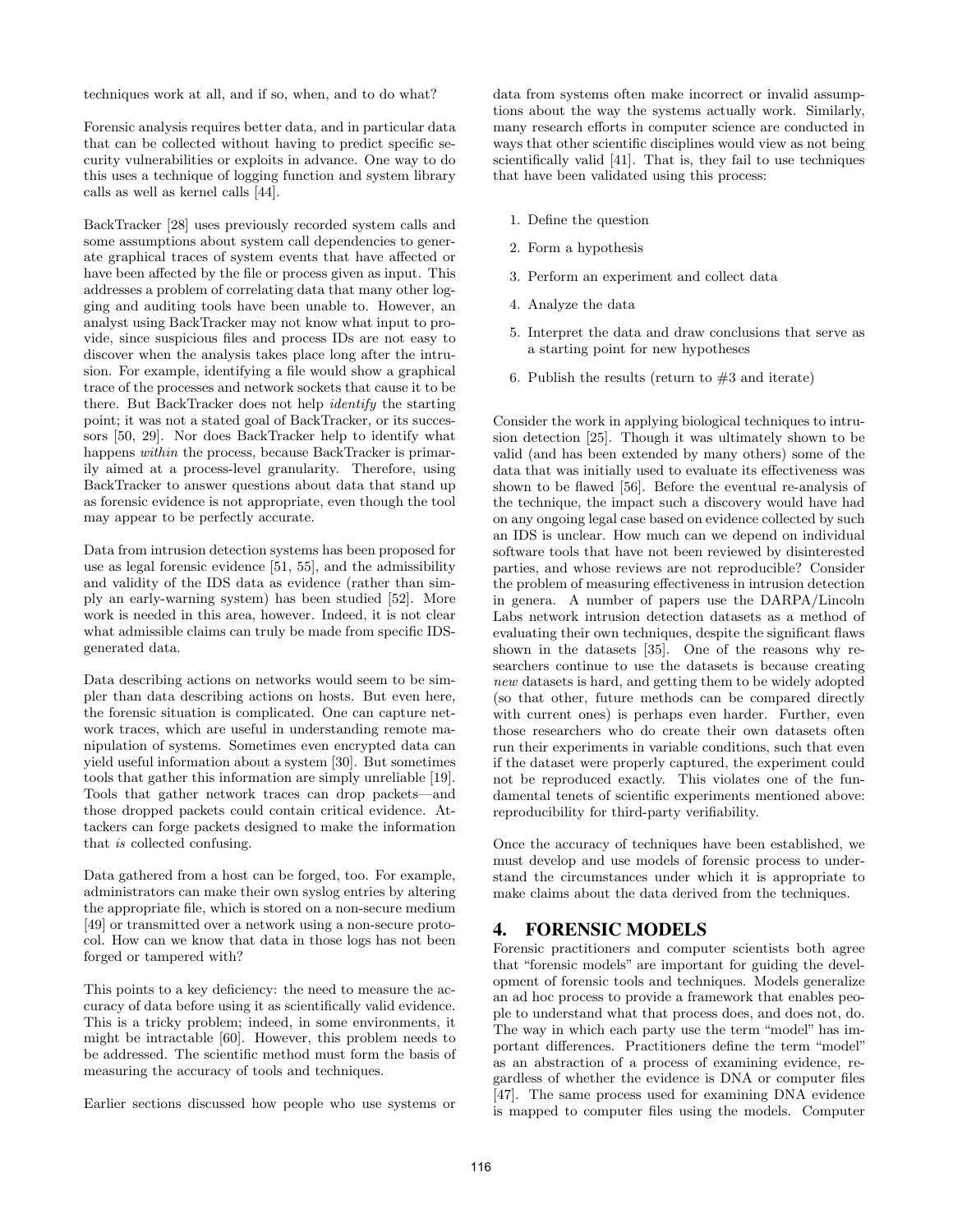scientists use "model" to mean a simplified description to assist calculations and descriptions. In computer science, a model represents an abstraction of something that contains sufficient detail to be useful as a predictive formula. Putting it bluntly (and somewhat unfairly), forensic practitioners think of models as recipes, while computer scientists think of models as simplifications of reality.

Each definition refers a predictive formula or mapping. The difference between the two is simply the level of abstraction. The computer science definition focuses most closely on linking a low-level series of events within an operating system to a higher-level event. The "calculation" refers to capturing nondeterministic events in order to predict and understand the deterministic series of events that follow. In discussing the mapping of recorded data to analyzed data, computer scientists sometimes refer to the data that is collected on a system already, and at other times refer to data the collection of which requires augmenting a system. The definition used by forensic practitioners looks at a higher level, which includes multiple steps: gathering, protecting, preserving, and analyzing data. That definition focuses on data collected from an existing system, rather than data that might be collected were the system modified. The practitioners' model emphasizes the broader forensic process because the practitioners consider the legal aspects of using the data. That is, the emphasis is not on a mathematically complete mapping and total understanding of the past events, but on practical elements of data collection and issues of admissibility, such as preserving the chain of custody of the evidence. Ideally, a definition of "model" should include both a low-level view of a system and a high-level view that takes physical, procedural, and legal elements into account, too.

The tools discussed in the previous section can be used to collect data specified by forensic models. The models should allow an analyst to determine when using existing tools is appropriate and when to develop new tools that better fit the needs of forensic practitioners. In some sense, the hypothesis describing events in enough detail to deduce cause and effect is the default model of anyone using those tools. We seek a more complete hypothesis, along with a measure of accuracy.

Numerous approaches by forensic practitioners and even computer scientists focus on the elements of computer forensics that relate directly to the law. Andrew's model [5]—a "process model"—consists of two principles (consistent results and static storage) and five laws (association, context, access, intent, and validation). The principles and laws define a mapping between data and the methods by which that data is collected and analyzed, and the admissibility of that data in court. The process model also defines possible outcomes, such as "can be shown to have occurred," "can be shown to be have likely occurred,""can be shown to be unlikely to have occurred," and "can be shown to have not occurred." As an example, the law of access is: "It must be demonstrated that the individual had access to the device at the time the data was created." The law specifies ways in which that fact can be shown, but ultimately, neither the law or the model in general specify how such a requirement can be implemented, and then how the implementation can be tested and measured.

Carrier created a model that maps the physical investigative process to the digital world [14]. The steps in a physical investigation include preservation of evidence, survey for evidence, documentation of evidence, search for evidence, crime scene reconstruction, presentation of a theory. During the search for physical evidence, Carrier first discusses how the *physical* search process will also turn up *digital* evidence in the form of disks and other digital media. He then discusses how the exact same steps in the physical process are necessary in the digital world as well, and feed back to create a more thorough crime scene reconstruction. Finally, Carrier discusses at a high level how some of the elements of a digital investigation map directly back to aid a physical investigation, such as digital photographs that identify real people. Carrier's model is useful and important. It teaches computer scientists how their tools and the resulting data are likely to be used by forensic analysts in an investigation. But it has a specific goal of mapping "physical to digital," which does not address the lower-level issues of the validity of computer forensic evidence or when it is appropriate to make claims about the digital evidence itself. Carrier's model is one example of high-level models of the computer forensic process, and is representative of the goals and style of other such models. However, this type of model must be merged with a lower level computer science-based model to be complete.

Computer scientists have also tried several approaches to construct forensic models. Gross [22] studied usable data and analysis techniques from unaugmented systems. He formalized existing auditing techniques already used by forensic analysts. One method involved classifying system events into categories representing transitions between system states. Then, he developed methods of analyzing the differences between system states to attempt to reconstruct the actions that occurred between them, using assumptions about the transitions that must have come before. In Gross's model, broad classifications of events included creation, deletion, storage, retrieval, query, and change. Each of those categories is represented in different scenarios in a computer system by a different mechanism. For example, in a process, "storage" and "retrieval" refer to swapping a process out to or in from disk, whereas when referring to an I/O device, "storage" and "retrieval" refer to sending or receiving information to or from the I/O device. By applying the classification for each scenario (processes, I/O, memory management, files, and the kernel) to an operating system, one can examine the data sources (e.g., system log messages from applications, and network connection information from TCP Wrappers) and apply the classifications to piece together the grains of the previous events.

Gross did not discuss a methodology for separating the relevant information from the rest of the system information. However, the process of building a model useful for legal purposes should address a methodology of understanding the information actually necessary to analyze specific, discrete events such as attacks. Most of Gross's research that focused on events focused on using available data that was already being collected on systems to improve analysis, and make it more efficient, as opposed to augmenting a system to collect necessary data that is not yet being collected. One area that did focus on augmenting systems was a model that included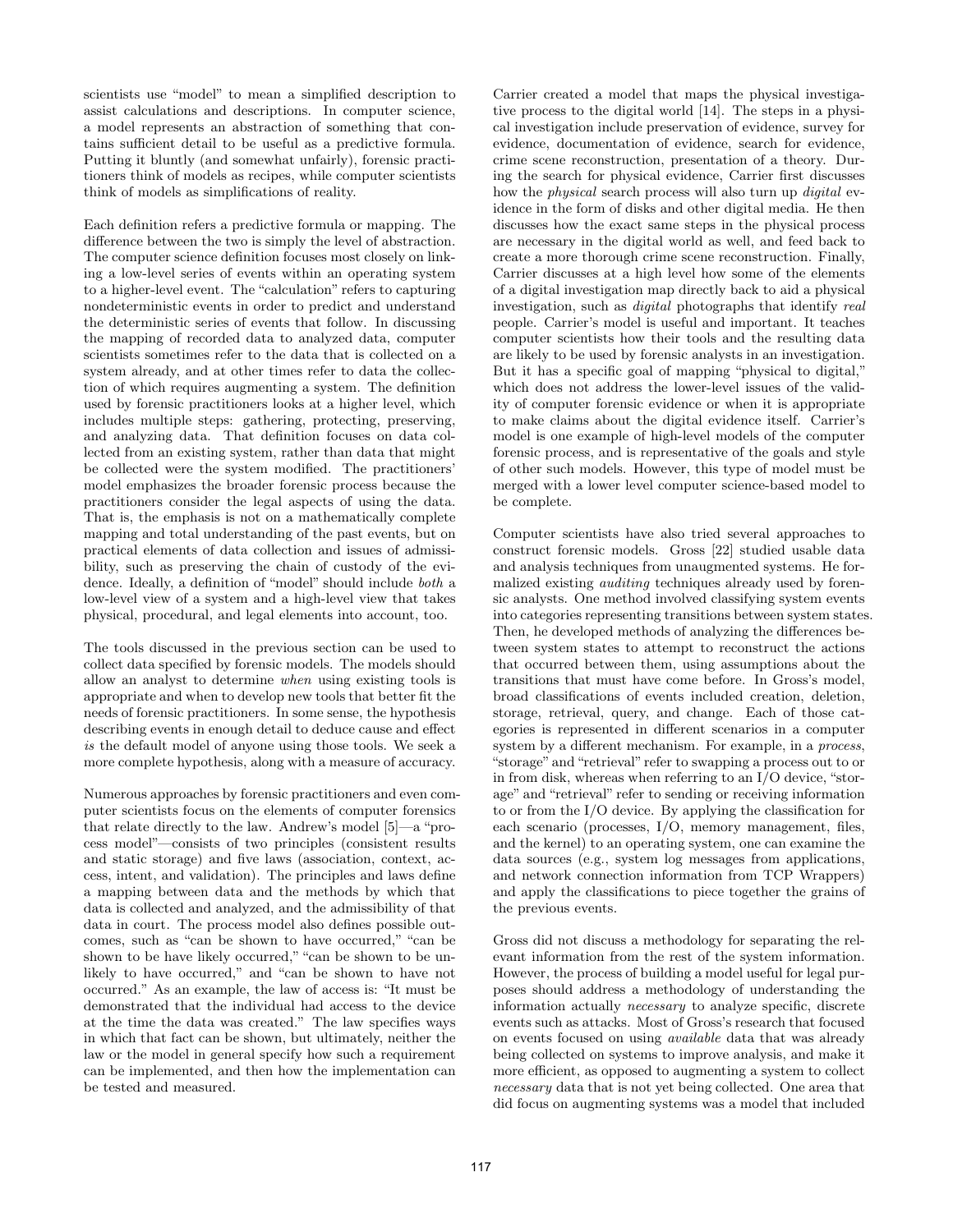an entropy analysis of the relationship between a filesystem and a disk that could be used to recover previously-erased files. Both models that Gross developed could be highly useful to legal applications. However, on their own, they do not address goals of the models used by forensic practitioners, or the combined model that we wish to produce because they do not tell us how and when it is appropriate and valid to use data produced or recovered by the techniques in court.

Previous research in modeling systems has examined the limits of auditing in general [6] and auditing for policy enforcement [48]. However, neither of these efforts studied presenting useful information to a human analyst or requirements for legally admissible information. Other work [32] evaluated the effect of using different audit methods for different areas of focus (attacks, intrusions, misuse, and forensics) with different temporal divisions (real-time, near real-time, periodic, or archival), but again, the results focused primarily on performance rather than forensic value .

One framework that has focused on usability by a forensic analyst presented a mechanism that ties objects and events back to their origin [12, 11]. It binds labels to processes and system objects. This approach could be viewed as being similar to the approached used in BackTracker [28], but broader and more flexible. A simple example is a type of network traceback to look at a chain of ssh connections. The goal would be to determine the system that the chain of connections originated from, and if possible the originating process and user. The use of the model to build the mechanism differs from previous efforts to build computer forensic systems, because the process starts by asking what is necessary (i.e., data that helps to find the origin of a crime) and then helps to guide and augment the mechanisms to provide that data. The model could be a useful component of a broader model incorporating legal issues, but a lack of experimental data makes difficult gauging the actual usefulness of the model in practice.

Another framework from computer science is a scientific, hypothesis-based approach using finite state machine models to analyze events and objects in computer systems [15]. This approach links forensic data to the steps that must be taken to investigate the history of that data by answering specific questions through the observation of a controlled experiment. In this manner, the model follows the application of the scientific method. The model established multiple classes of analysis techniques that could be used to test hypotheses about forensic questions, and a proof demonstrated the classes to be complete.

For example, "does file  $X$  exist" seems like a simple forensic question, but understanding the validity of the answer raises multiple questions. How would we observe if the file existed? What are the capabilities of the system to store such data? In practical terms, can we test that hypothesis? The application of Carrier's model to court cases has not yet been demonstrated, nor has experimental data been developed to validate the implementation of the model in practice. Nevertheless, Carrier's approach demonstrates how the scientific method can be applied to a forensic model, which we believe is ultimately a crucial element of a complete model.

Previous work has discussed many of the problems and constraints in existing computer forensics tools and developed a set of principles to address those problems [43]. Those principles have been used to develop a solution [44]. But even there, assumptions underlie claims about the completeness and effectiveness of the solution. A systematic approach and a model that guides forensic logging and auditing is necessary [45, 46]. The structured approach is needed for two reasons. First, understanding the landscape of possible objects and events must precede deciding whether a solution is complete. Second, understanding the problem allows the development of the relevant *necessary* and *sufficient* objects and actions. Indeed, the model is designed to investigate intruders attempting to achieve their goals. The model employs attack graphs based on intruder goals and violations of security policy to define the information that needs to be logged on a computer system in order to forensically analyze those events.

As an example of this model, consider an intruder trying to gain remote access to a UNIX shell without properly authenticating. The 1988 Internet Worm [18], a classic multi-stage, multi-exploit attack, exploited a buffer overflow vulnerability in fingerd, and several problems with other UNIX programs to break into systems. The attack caused denials of service by propagating to as many machines as possible, causing the systems to be swamped and unusable. Using this model, we can show that additional data would have simplified analysis of the worm, as follows.

The ultimate goal of the worm was to spread. The worm took the following steps, which are characteristic of a broad class of worms:

- 1. Run multiple exploits against a system.
- 2. Once on the system, invoke a shell running as the user who owned the process that was exploited, or as a user whose account was compromised (either by guessing a password or through trust relationships).
- 3. Spawn a copy of itself approximately every 3 minutes to refresh its appearance of use.
- 4. Meanwhile, try to spread to other machines.

The Internet worm could be modeled at a higher or lower level of abstraction. We choose a level appropriate for our analysis in which we model the known steps and attempt to place bounds on the unknown ones—the exploits—that are impossible to predict completely and too numerous to enumerate. In this case, the model considers each stage of the worm separately after having first been triggered by the initial remote access connection. The construction of the model then drives the specific forensic data needed for analysis. Since that forensic data is rarely recorded automatically by the system, gathering it may require modification to the system (via a kernel module, etc...) to capture the data.

Using a simple set of assumptions [42], we compared the effectiveness of that model and a previous approach, and both show promise. Ultimately, however, we wish to find a way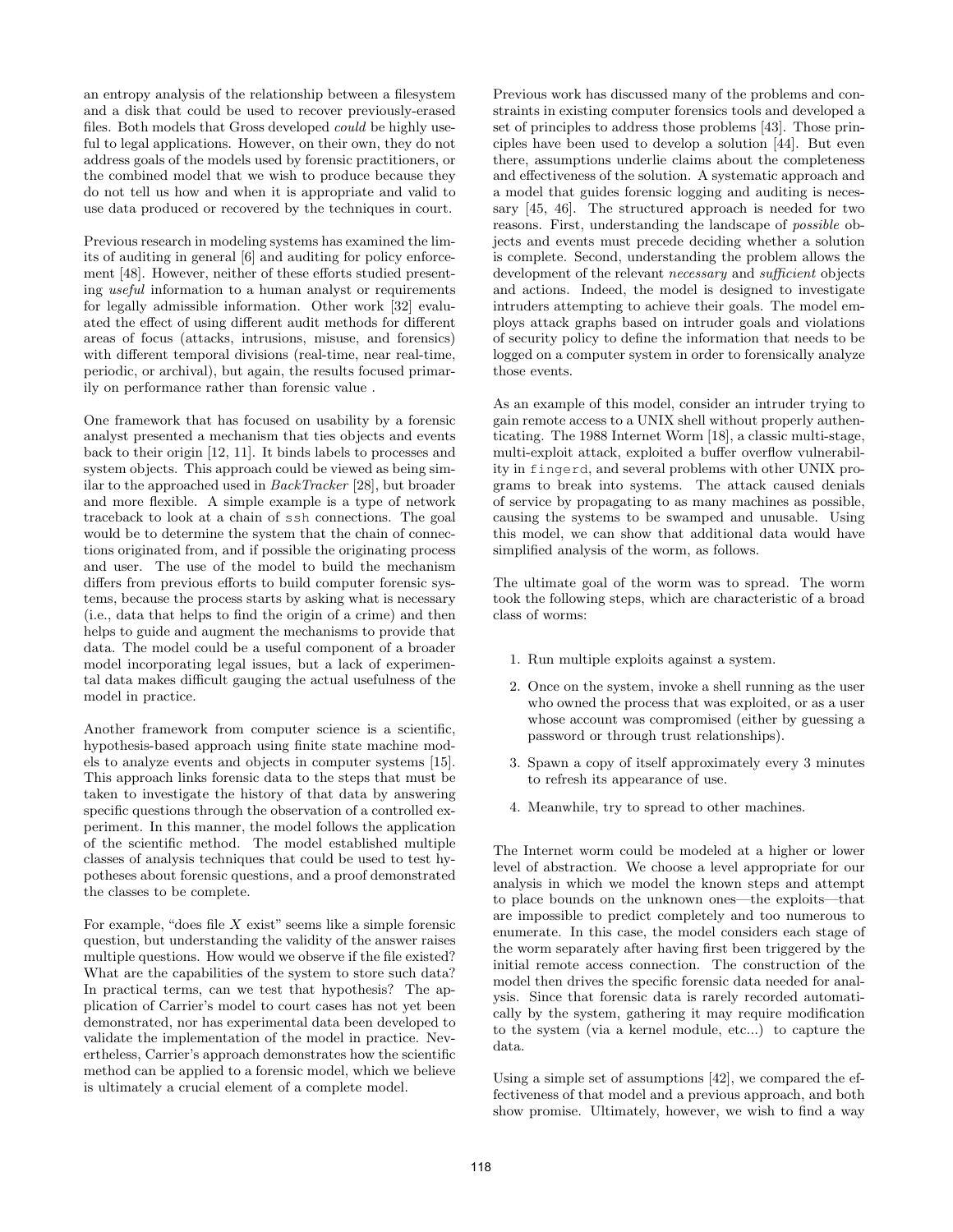of rigorously and scientifically evaluating both approaches as well as the approaches of other existing and future forensic tools under the proper environment [41], which we hope will include legal applications.

None of the practitioners' models address forensic logging and auditing at a low enough level of abstraction that systems can be practically implemented using those models alone. Likewise, none of the computer science models even those that focus on scientific method and addressing specific legal questions—can be applied to address the problems that make computer forensic data inaccurate or often invalid, due to open questions about the accuracy of measurements and/or validity about the meaning of the data.

One method of integrating models of different foci and levels of granularity is to first understand the needs of law enforcement, then apply a process model approach [14] to drive the understanding of intruder goals and a forensic logging system based on attack graphs [46]. Ultimately, one could use a hypothesis-based model [15] that uses the scientific method [41] to enhance the theoretical model and verify completeness. But the details of this method are complicated, and the solution is not so simple as this example suggests. However, it is an example of the kind of process and tools that must be used to develop a more complete solution.

Integrating the models, understanding the goals needs of law enforcement, and the capabilities of forensic systems will also lead to defining metrics to understand the value of forensic data. For example, how do we measure how well forensic methodologies and tools, capture data? Metrics should guide the nature and amount of data necessary to validate the metric, or refine it. One aspect of such a metric could be how well it maps the forensic data back to a particular attack or set of attacks. Ideally, each forensic "trace" should correspond to a single attack or vulnerability. However, if this is not possible, one could focus on metrics that simply minimize the set of possible attacks. This also helps refine the tools and techniques used to uncover the data. For example, suppose that three types of data from separate data sources are gathered, and from that data, it can be concluded that one of ten possible attacks was used. If it is possible to add one more type of data and reduce the number of possible attacks to two, but adding two other types of data reduce the number of attacks to three, the first is preferable in most cases. This suggests an obvious metric.

But the metric may be misleading. Perhaps the second case allows one more type of data to be added and helps to determine which of the three attacks were used, but the first case requires three more types of data to determine which of the two attacks were used. This suggests the metric should favor the second case over the first. Therefore, measuring the accuracy of forensic tools and technologies requires that the tools be related to the forensic evidence which they are to uncover. To understand the limits of these tools, one must also understand the nature of that which they measure, attacks and vulnerabilities.

The synthesis of the computer scientists' forensic models with the forensic practitioners' forensic models will ultimately result in a more complete and useful method for mapping

the forensic data to the systems that are built to identify, collect, preserve, examine, analyze, and present it, and ultimately produce a legal decision. Undoubtedly, some of the tools suggested by the model will exist. For example, TCP Wrappers is a robust and reliable tool for collecting data about TCP network connections. This is important information in many models, and so TCP Wrappers is a reasonable tool to consider using when models require this data. At other times, the models will require data that existing tools do not gather, and then either new tools must be created or existing tools must be enhanced, to gather the required data. For example, a model may specify some requirements for securing the integrity and confidentiality of audit logs. TCP Wrappers does not do that on its own. The computer science-based forensic models demonstrate that it is possible to determine accuracy of logging and analysis methods by suggesting metrics for evaluating those methods.

But the models still do not indicate when the data is not valid. Biologists know how DNA evidence can be contaminated and what the relationships are between DNA taken from one individual and that individual's identical twin, other siblings, and parents. But computer science models ignore key questions that involve human procedure and how data is really created. Is a file on the system because Alice downloaded it or because Bob planted it? How can we tell the difference between Alice's actions and Bob's? The computer science models also ignore components of the most critical components of the rules of evidence that govern admissibility, such as ensuring that there exists a mechanism that records it with complete accuracy and that once stored, the data is inviolate.

# 5. CONCLUSIONS

The need for a common language for computer forensics is clear. Computer forensics lags behind other forensic disciplines in part due to insufficient dialogue between researchers and practitioners, and the result is that science—a fundamental component of forensics—is largely absent from computer forensics. An ability to communicate about the challenges of each side will ultimately help bring scientific method [41, 42] to computer forensics in the way that it exists in other forensic disciplines, such as DNA analysis where the statistics and science regarding the accuracy of the tests is well-understood.

The problems that can be answered through the collaboration of forensic practitioners and computer scientists by understanding each other's goals, building complete models of systems and procedures, and then implementing those systems and following the procedures, include the following:

- 1. How accurate is the method used to produce the data?
- 2. How accurate is the method used to analyze the data?
- 3. What claims can be made about the data?
- 4. What assumptions must be made to make those claims?
- 5. What can we do to reduce the amount of assumptions that must be made to use the data?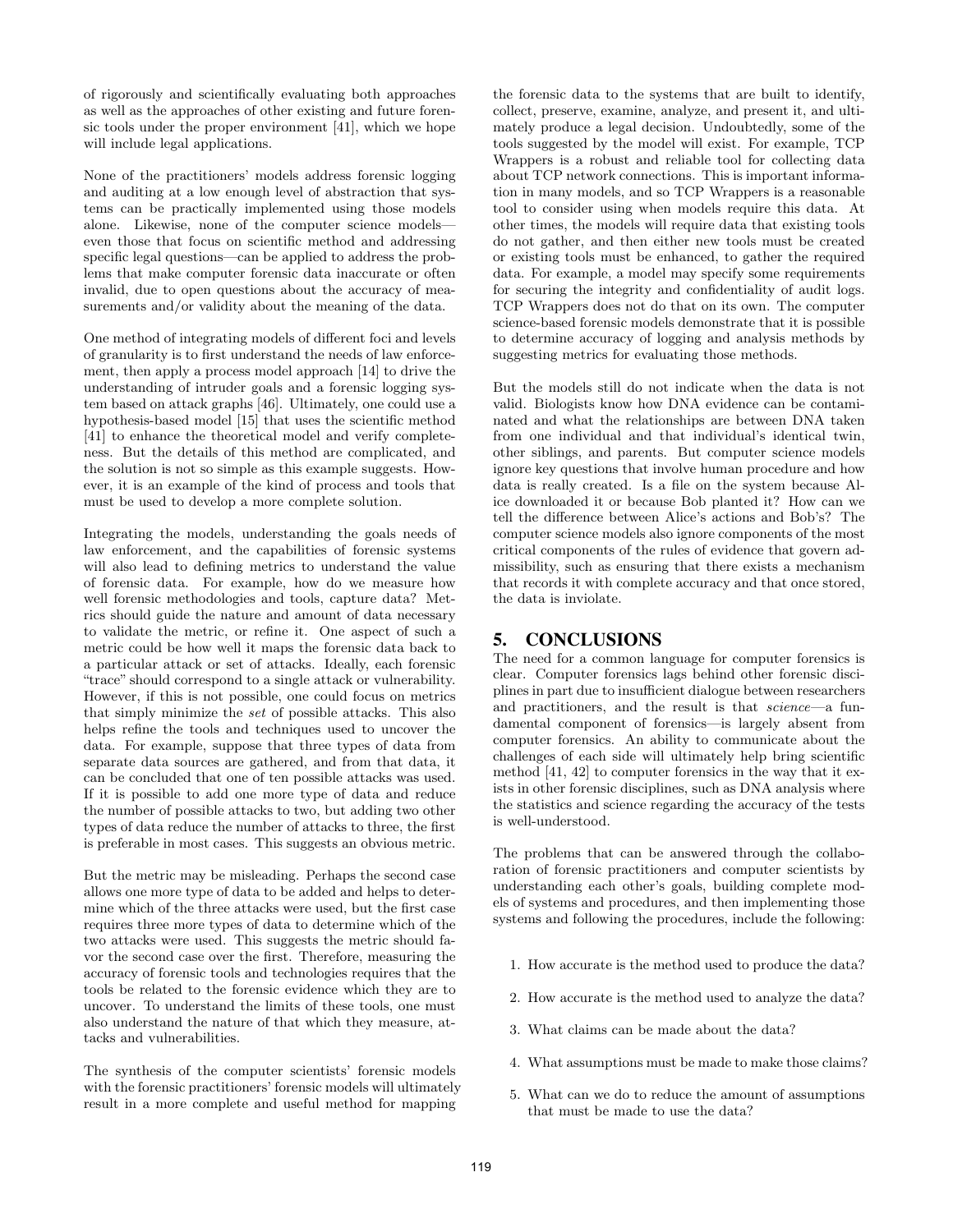We cannot achieve perfection in a world that requires interaction with and interpretation by humans. None of the computer systems will stand on their own without a thorough analysis of each system to understand and define the limits of the technology and which human procedures support it. But it is essential that we take the realistic steps to contribute to legal systems by way of accurate and valid forensic tools, contributions to democracy by way of designing and implementing unassailable voting systems, and contributions to other disciplines and industries that assume that the work of computer scientists has been scientifically supported to a much greater extent than it actually has.

# Acknowledgements

This material is based upon work supported by the U.S. Department of Homeland Security under Grant Award Number 2006-CS-001-000001, under the auspices of the Institute for Information Infrastructure Protection (I3P) research program. The I3P is managed by Dartmouth College. The views and conclusions contained in this document are those of the authors and should not be interpreted as necessarily representing the official policies, either expressed or implied, of the U.S. Department of Homeland Security, the I3P, or Dartmouth College.

Matt Bishop gratefully acknowledges the support of award number CNS-0716827 from the National Science Foundation to the University of California at Davis.

Keith Marzullo did this work in part under the support of the National Science Foundation under Grant Number CNS-0546686.

## 6. REFERENCES

- [1] New Oxford American Dictionary. Second edition.
- [2] R. Abdulrahim. Results of Goshen school vote on \$70M bond are lost forever. Times Herald-Record, December 6 2007.
- [3] E. Allman. Personal conversations, January 2005.
- [4] J. P. Anderson. Computer Security Threat Monitoring and Surveillance. Technical report, James P. Anderson Co., Fort Washington, PA, April 1980.
- [5] M. W. Andrew. Defining a Process Model for Forensic Analysis of Digital Devices and Storage Media. In Proceedings of the 2nd International Workshop on Systematic Approaches to Digital Forensic Engineering (SADFE), pages 16–30, Seattle, WA, April 2007.
- [6] M. Bishop. A Model of Security Monitoring. In Proceedings of the Fifth Annual Computer Security Applications Conference (ACSAC), pages 46–52, Tucson, AZ, December 1989.
- [7] M. Bishop. Computer Security: Art and Science. Addison-Wesley Professional, Boston, MA, 2003.
- [8] M. Bishop and D. Wagner. Risks of E-Voting. Communications of the ACM, 50(11):120, November 2008.
- [9] M. Bishop et al. UC Red Team Report of California Secretary of State Top-to-Bottom Voting Systems Review, 2007.
- [10] D. Bonyun. The Role of a Well-Defined Auditing Process in the Enforcement of Privacy and Data Security. In Proceedings of the 1980 IEEE Symposium

on Security and Privacy, 1980.

- [11] F. Buchholz. Pervasive Binding of Labels to System Processes. PhD thesis, Purdue University, 2005.
- [12] F. P. Buchholz and C. Shields. Providing process origin information to aid in computer forensic investigations. Journal of Computer Security, 12(5):753–776, September 2004.
- [13] B. Carrier. File System Forensic Analysis. Addison Wesley Professional, 2005.
- [14] B. Carrier and E. H. Spafford. Getting Physical with the Digital Investigation Process. International Journal of Digital Evidence, 2(2), Fall 2003.
- [15] B. D. Carrier. A Hypothesis-Based Approach to Digital Forensic Investigations. PhD thesis, Purdue University, 2006.
- [16] A. L. Cowan. Teacher Faces Jail Over Pornography on Class Computer. New York Times, February 14 2007.
- [17] G. W. Dunlap, S. T. King, S. Cinar, M. A. Basrai, and P. M. Chen. ReVirt: Enabling Intrusion Analysis through Virtual-Machine Logging and Replay. In Proceedings of the 2002 Symposium on Operating Systems Design and Implementation (OSDI), 2002.
- [18] M. W. Eichin and J. A. Rochlis. With Microscope and Tweezers: An Analysis of the Internet Virus of November 1988. In Proceedings of the 1989 IEEE Symposium on Security and Privacy, Oakland, CA, 1989.
- [19] B. E. Endicott-Popovsky, J. D. Fluckiger, and D. A. Frincke. Establishing Tap Reliability in Expert Witness Testimony: Using Scenarios to Identify Calibration Needs. In Proceedings of the 2nd International Workshop on Systematic Approaches to Digital Forensic Engineering (SADFE), pages 131–144, Seattle, WA, April 2007.
- [20] D. Farmer and W. Venema. Forensic Discovery. Addison Wesley Professional, 2004.
- [21] R. Gardner, S. Garera, and A. D. Rubin. On the difficulty of validating voting machine software with software. In Proceedings of the 2nd USENIX/ACCURATE Electronic Voting Technology Workshop (EVT'07), pages 39–54, 2007.
- [22] A. H. Gross. Analyzing Computer Intrusions. PhD thesis, University of California, San Diego, Department of Electrical and Computer Engineering, 1997.
- [23] P. Gutmann. Data Remanence in Semiconductor Devices. In Proceedings of the 10th USENIX Security Symposium, 2001.
- [24] D. Hayes (quoting Scott C. Williams, supervisory special agent for the FBI's computer analysis and response team in Kansas City). KC to join high-tech fight against high-tech crimes: FBI to open \$2 million center here. Kansas City Star, page A1, April 26 2002.
- [25] S. A. Hofmeyr, S. Forrest, and A. Somayaji. Intrusion Detection using Sequences of System Calls. Journal of Computer Security, 6:151–180, 1999.
- [26] E. Kenneally. Computer Forensics Beyond the Buzzword. ;login:, 27(4):8–11, August 2002.
- [27] G. H. Kim and E. H. Spafford. The Design and Implementation of Tripwire: A File System Integrity Checker. In Proceedings of the 1994 ACM Conference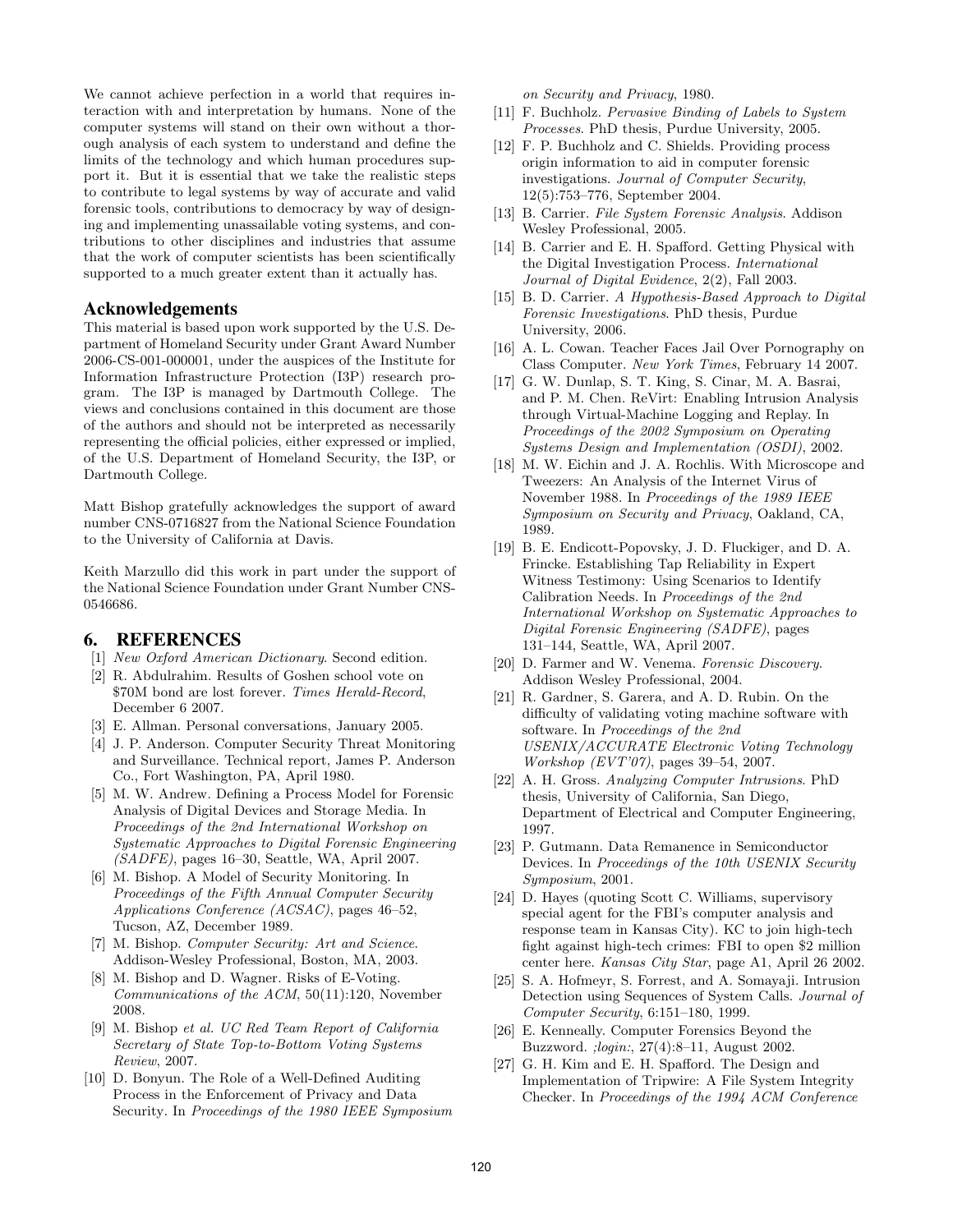on Communications and Computer Security (CCS), November 1994.

- [28] S. T. King and P. M. Chen. Backtracking Intrusions. ACM Transactions on Computer Systems, 23(1):51–76, February 2005.
- [29] S. T. King, Z. M. Mao, D. G. Lucchetti, and P. M. Chen. Enriching Intrusion Alerts Through Multi-Host Causality. In Proceedings of the 12th Annual Network and Distributed System Security Symposium (NDSS), 2005.
- [30] T. Kohno, A. Broido, and kc claffy. Remote physical device fingerprinting. IEEE Transactions on Dependable and Secure Computing (TDSC), 2(2):93–108, April–June 2005.
- [31] T. Kohno, A. Stubblefield, A. D. Rubin, and D. S. Wallach. Analysis of an Electronic Voting System. In Proceedings of the 2004 IEEE Symposium on Security and Privacy, pages 27–40, 2004.
- [32] B. A. Kuperman. A Categorization of Computer Security Monitoring Systems and the Impact on the Design of Audit Sources. PhD thesis, Purdue University, 2004.
- [33] U. Lindqvist and P. A. Porras. eXpert-BSM: A Host-Based Intrusion Detection System for Sun Solaris. In Proceedings of the 17th Annual Computer Secrity Applications Conference (ACSAC), pages 240–251. IEEE Computer Society, December 10–14 2001.
- [34] Martin Littlefield (*Assistant U.S. Attorney, WDNY*). Emerging Legal and Forensic Issues for Computer Scientists Teaching Digital Forensics and Information Assurance: The Import of United States v. Garnier. Digital Forensics Working Group 2007 Workshop, June 2007.
- [35] J. McHugh. Testing Intrusion Detection Systems: A Critique of the 1998 and 1999 DARPA Intrusion Detection System Evaluations as Performed by the Lincoln Laboratory. ACM Transactions on Information and System Security (TISSEC), 3(4):262–294, November 2000.
- [36] S. Narayanasamy, G. Pokam, and B. Calder. BugNet: Continuously Recording Program Execution for Deterministic Replay Debugging. In Proceedings of the 32nd International Symposium on Computer Architecture (ISCA), June 2005.
- [37] National Institute of Standards and Technology (NIST). Computer forensic tool testing program. http://www.cftt.nist.gov/.
- [38] National Institute of Standards and Technology (NIST). Deleted File Recovery Specifications Draft Report. http://www.cftt.nist.gov/ DFR-Specification-SC.pdf, January 19 2005.
- [39] W. Osser and A. Noordergraaf. Auditing in the Solaris Operating Environment. Sun Microsystems, Inc., February 2001.
- [40] S. Peisert. Forensics for System Administrators. ;login:, 30(4):34–42, August 2005.
- [41] S. Peisert and M. Bishop. How to Design Computer Security Experiments. In Proceedings of the Fifth World Conference on Information Security Education  $(WISE)$ , pages 141–148, West Point, NY, June 2007.
- [42] S. Peisert and M. Bishop. I'm a Scientist, Not a

Philosopher! IEEE Security and Privacy Magazine, 5(4):48–51, July–August 2007.

- [43] S. Peisert, M. Bishop, S. Karin, and K. Marzullo. Principles-Driven Forensic Analysis. In Proceedings of the 2005 New Security Paradigms Workshop (NSPW), pages 85–93, Lake Arrowhead, CA, October 2005.
- [44] S. Peisert, M. Bishop, S. Karin, and K. Marzullo. Analysis of Computer Intrusions Using Sequences of Function Calls. IEEE Transactions on Dependable and Secure Computing (TDSC), 4(2):137–150, April–June 2007.
- [45] S. Peisert, M. Bishop, S. Karin, and K. Marzullo. Toward Models for Forensic Analysis. In Proceedings of the 2nd International Workshop on Systematic Approaches to Digital Forensic Engineering (SADFE), pages 3–15, Seattle, WA, April 2007.
- [46] S. P. Peisert. A Model of Forensic Analysis Using Goal-Oriented Logging. PhD thesis, Department of Computer Science and Engineering, University of California, San Diego, March 2007.
- [47] M. M. Pollitt. An Ad Hoc Review of Digital Forensic Models. In Proceedings of the 2nd International Workshop on Systematic Approaches to Digital Forensic Engineering (SADFE), pages 43–52, Seattle, WA, April 2007.
- [48] F. B. Schneider. Enforceable Security Policies. ACM Transactions on Information and System Security  $(TISSEC), 3(1):30-50, February 2000.$
- [49] B. Schneier and J. Kelsey. Secure Audit Logs to Support Computer Forensics. ACM Transactions on Information and System Security (TISSEC), 2(2):159–176, May 1999.
- [50] S. Sitaraman and S. Venkatesan. Forensic Analysis of File System Intrusions using Improved Backtracking. In Proceedings of the Third IEEE International Workshop on Information Assurance, pages 154–163, 2005.
- [51] F. C. Smith and R. G. Bace. A Guide to Forensic Testimony: The Art and Practice of Presenting Testimony As An Expert Technical Witness. Addison Wesley Professional, 2003.
- [52] P. Sommer. Intrusion Detection Systems as Evidence. In Proceedings of the First International Workshop on Recent Advances in Intrusion Detection (RAID), 1998.
- [53] E. H. Spafford and S. A. Weeber. Software forensics: Can we track code to its authors? Technical Report CSD-TR 92-010, Department of Computer Science, Purdue University, 1992.
- [54] T. Stallard and K. Levitt. Automated Analysis for Digital Forensic Science: Semantic Integrity Checking. In Proceedings of the 19th Annual Computer Security Applications Conference (ACSAC), December 8-12 2003.
- [55] P. Stephenson. The Application of Intrusion Detection Systems in a Forensic Environment (extended abstract). In The Third International Workshop on Recent Advances in Intrusion Detection (RAID), 2000.
- [56] K. M. Tan and R. A. Maxion. "Why  $6?$ " Defining the Operational Limits of stide, an Anomaly-Based Intrusion Detector. In Proceedings of the 2002 IEEE Symposium on Security and Privacy, pages 188–201, Oakland, CA, 2002.